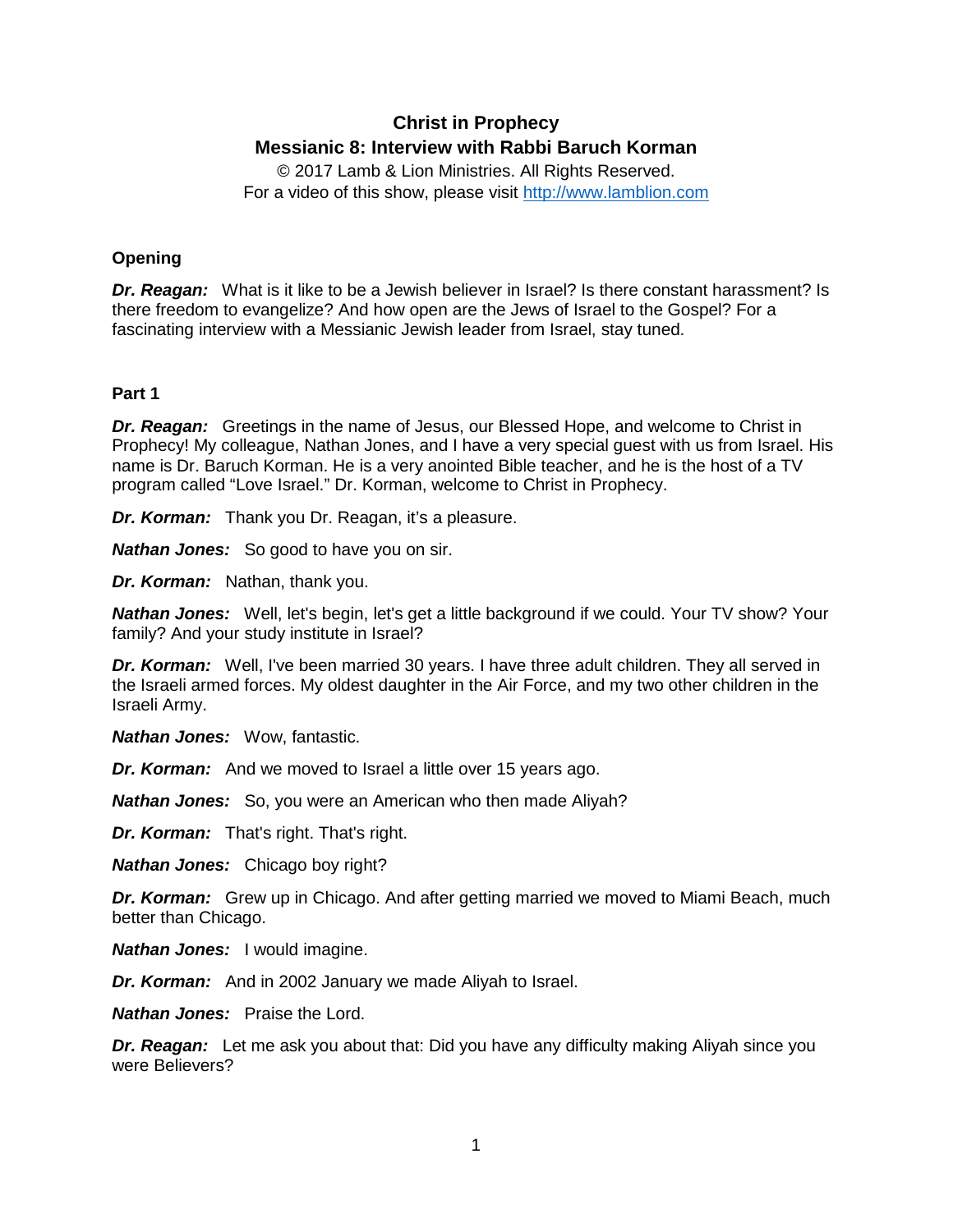*Dr. Korman:* Well we were very active in the Jewish community. And we did everything that they asked us. Answered all of their questions honestly. Never hit our faith. Never was asked about our faith. And it is very different today in regard to that. But, no we have had no problems. The Israeli government, the Israeli people have welcomed us.

*Dr. Reagan:* And when you make Aliyah you're living really as a ward of the government for almost a year, aren't you?

**Dr. Korman:** Well, we did not receive, we rejected any type of financial assistance from the government.

*Dr. Reagan:* OK.

*Dr. Korman:* We didn't need it, thank God. I would say that its different, American's by in large if you go back many years ago they received different financial benefits than people from other countries did.

### *Dr. Reagan:* OK.

*Dr. Korman:* So, at that time there was some benefits like language school was free. Sometimes mortgages you could get at a lower interest rate, or less of a down payment and the government would qualify you.

*Dr. Reagan:* Now people come from all over the world speaking many different languages. So one of the requirements is they have to get into Ulpan School as soon as possible. And that's what 10-12 hours a day total immersion for a year?

### *Nathan Jones:* Wow.

**Dr. Korman:** That is what my wife did. My Hebrew was a little bit better than that so I began studying in a Yeshiva learning rabbinical as I did when I was in the States rabbinical literature. And so I picked up Hebrew as far as understanding it and being very able to communicate pretty quickly.

*Dr. Reagan:* I know sometimes Americans who have studied Hebrew have studied it with vowel pointing and all, they go to Israel and there is no vowel points they can find, they don't know what to do.

*Dr. Korman:* That's right. But once you know the vocabulary the vowel points become very--

*Dr. Reagan:* Now tell us about your institute. What is it all about?

*Nathan Jones:* Yeah.

*Dr. Korman:* Well it's an institute for Scripture. Our purpose over there is to introduce people to the Word of God. We believe the greatest change that can come upon a person is when they encounter the truth of God.

### *Nathan Jones:* Amen.

*Dr. Korman:* And there is only one place to receive that truth and that in the Scriptures. We teach both the Tanakh the Old Testament, and the Habrit Hakhadasha the New Testament. Right now we are going through the book of Luke.

*Dr. Reagan:* OK.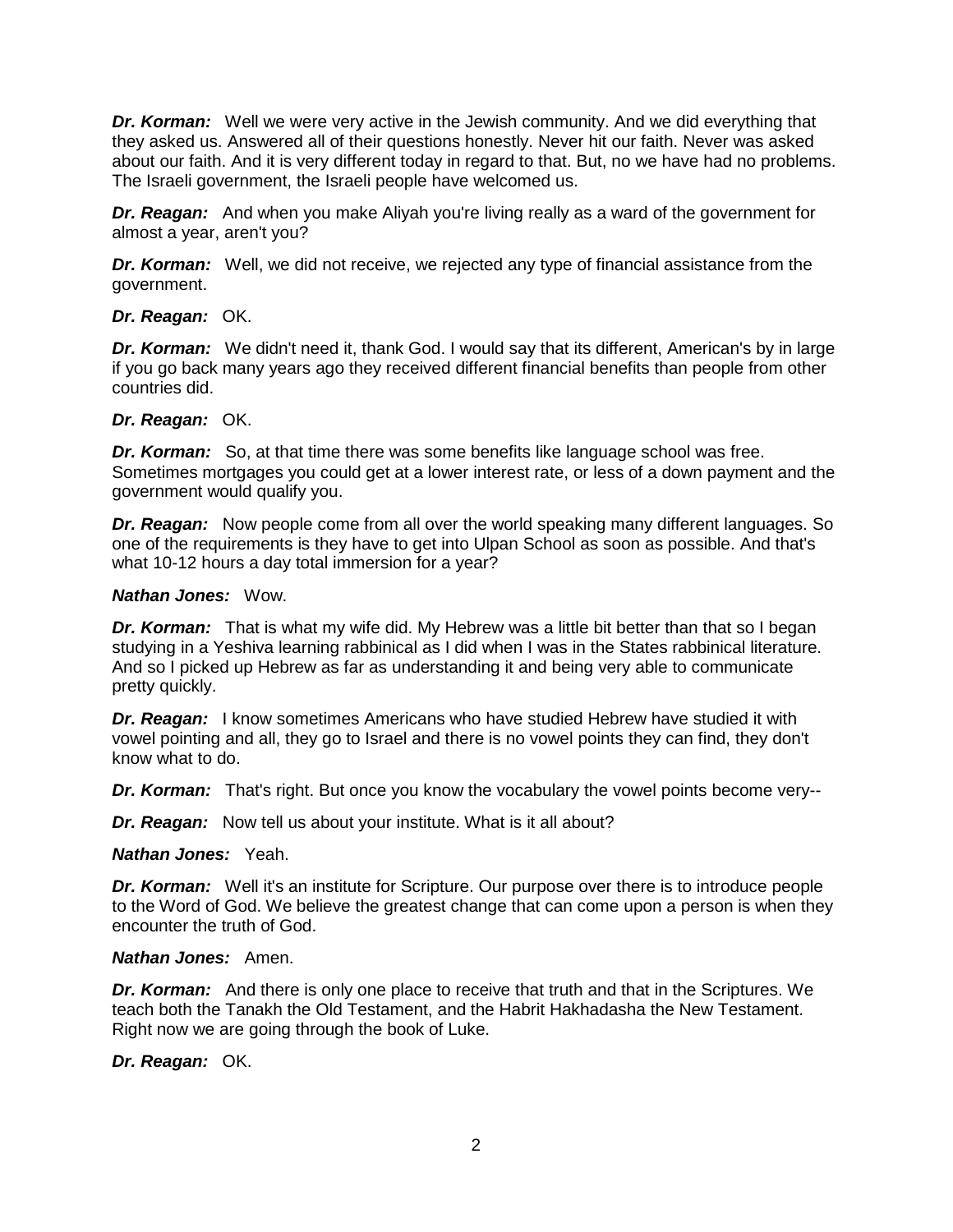*Dr. Korman:* And everything we do primarily is going through chapter-by-chapter, verse-byverse.

*Dr. Reagan:* And what is the name of the institute?

*Dr. Korman:* Zera Avraham which is seed of Abraham.

*Nathan Jones:* Seed of Abraham.

*Dr. Reagan:* And is this in Jerusalem?

*Dr. Korman:* No, it's south of Tel Aviv.

*Dr. Reagan:* OK.

*Dr. Korman:* And it's in a larger city. And very few Americans are there, what I like.

*Dr. Reagan:* And you talk about going verse-by-verse this is one of the things that I love about your teaching, you're strictly an expository teacher. You just read the verse, comment, and move on. Now this is what you do on your television program. Tell us about your TV program, the name of it, how it got started and so forth.

*Dr. Korman:* Well, it began with a Hebrew version of the program which began four years ago, it is called "Pdut L'Amo" which is taken from the Psalms and it means redemption for His people.

### *Nathan Jones:* Great name.

*Dr. Korman:* And after doing about a year and a half of that some people asked could we do an English version of it.

### *Dr. Reagan:* Oh, ok.

*Dr. Korman:* And so we began that three years ago. And it's the same format. In the Hebrew version we use as a basis the weekly Torah portion Parashat Hashavua. In the English version we go through different books of the Bible.

*Dr. Reagan:* What network can they find this on?

**Dr. Korman:** In Israel it's on Middle East Television, which we are the only show from a believing perspective in the Hebrew language.

**Dr. Reagan:** Well how did you get on television in Israel in the first place in that first year?

*Nathan Jones:* Yeah.

**Dr. Korman:** An individual that's related to Middle East Television approached us. We heard that there was an interest in biblical teaching. And so we approached them and they wanted an English show. And we said, "Well what if we did it in Hebrew?" And they graciously agreed. We had to get permission from the Misrad HaShidur the Broadcast Authority in Israel, and they agreed. And we've been on four years.

*Dr. Reagan:* So what was it broadcast on?

*Dr. Korman:* It's broadcast on cable, which Israel only has one Cable and you're on there as well.

*Dr. Reagan:* Yes.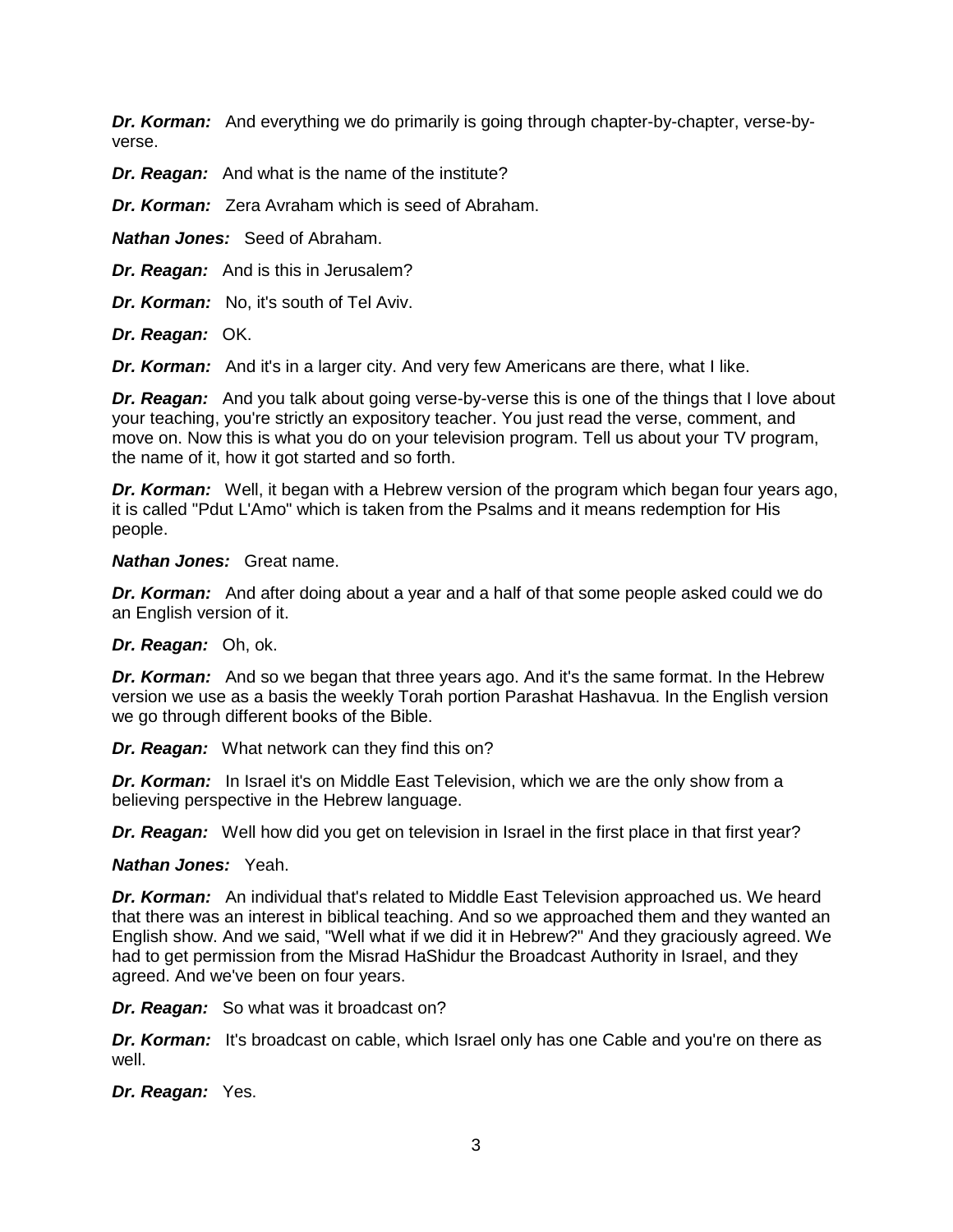*Dr. Korman:* On HOT and they have an Israeli satellite which is called Yes. So, those two networks basically cover all of Israel, about 95%.

*Dr. Reagan:* I've been frankly surprised that the Orthodox would allow this kind of program on television in Israel.

*Dr. Korman:* We have not had any problems.

*Dr. Reagan:* Is that right?

**Dr. Korman:** In fact it's very, very, encouraging that occasionally I'm recognized. Someone has found the show from a religious background and they find it interesting.

**Dr. Reagan:** Well I want to ask you what is it like to be a Jewish believer in Israel: Are you constantly harassed?

*Dr. Korman:* Not at all. I do know that some ministries over there had problems.

*Dr. Reagan:* A lot of them.

*Dr. Korman:* We have our study center it is in a large high-rise on the third floor. When someone comes in there is a security guard so they have to say why they're going. We don't have any signage up. We don't broadcast it. Most of people that come they come by invitation, someone that we know. So, we have not had any harassment or problems.

*Dr. Reagan:* We've got a picture here of Avi Mizrachi. Avi Mizrachi is in Tel Aviv. He is a very aggressive evangelist there. And they come down from Jerusalem, the Orthodox do and put up wanted signs all over the area for him. He also has experiences that I think are very humorous where he goes down to the port of Tel Aviv where they have the big fountain and he starts handing out brochures. Now, he actually has this on video where he tries to hand it and people won't accept them, until an Orthodox Jew comes and starts harassing them. And then everybody wants the brochure because they don't like the Orthodox Jews because the Orthodox Jews are trying to enforce their lifestyle on the average Israeli.

*Dr. Korman:* There is great tension between the Haredi community. In fact as I was driving to your studios in Israel right now they are working to have the giyus, giyus is the Hebrew word for when you go into the army. What is that called, giyus?

*Nathan Jones:* Like being drafted, or enlisted?

*Dr. Korman:* Being drafted into army, enlisted in army. And the religious community has had an exemption. And right now all over Israel there are haf'ganat, demonstrations. Highway 1 is closed down. Highway 4 is closed down. Many other intersections. So because of that, I mean I think it is very important for people to serve in the military.

#### *Nathan Jones:* Oh, yeah.

*Dr. Korman:* I know of no biblical, and when we talk about Jewish law, halakhah, there is no Jewish law reason that a person cannot serve. And the Israeli Army does everything, everything so that people whether they're Drews, whether they're Arabs, whether they're secular, or whether they are the most Messianic, whatever can serve in the army. So, I take a very strong stance. Now, we love the Haredim the ultra-Orthodox. We want to share the truth with them. I believe they are in darkness so I don't expect much from them. But I am very grieved over the fact. And I don't expect much from the secular population not to like the Haredim. But I am grieved over the fact that many in the Messianic community, who we're in light, we should understand their point of view, not necessarily agree with it, but love them and be an instrument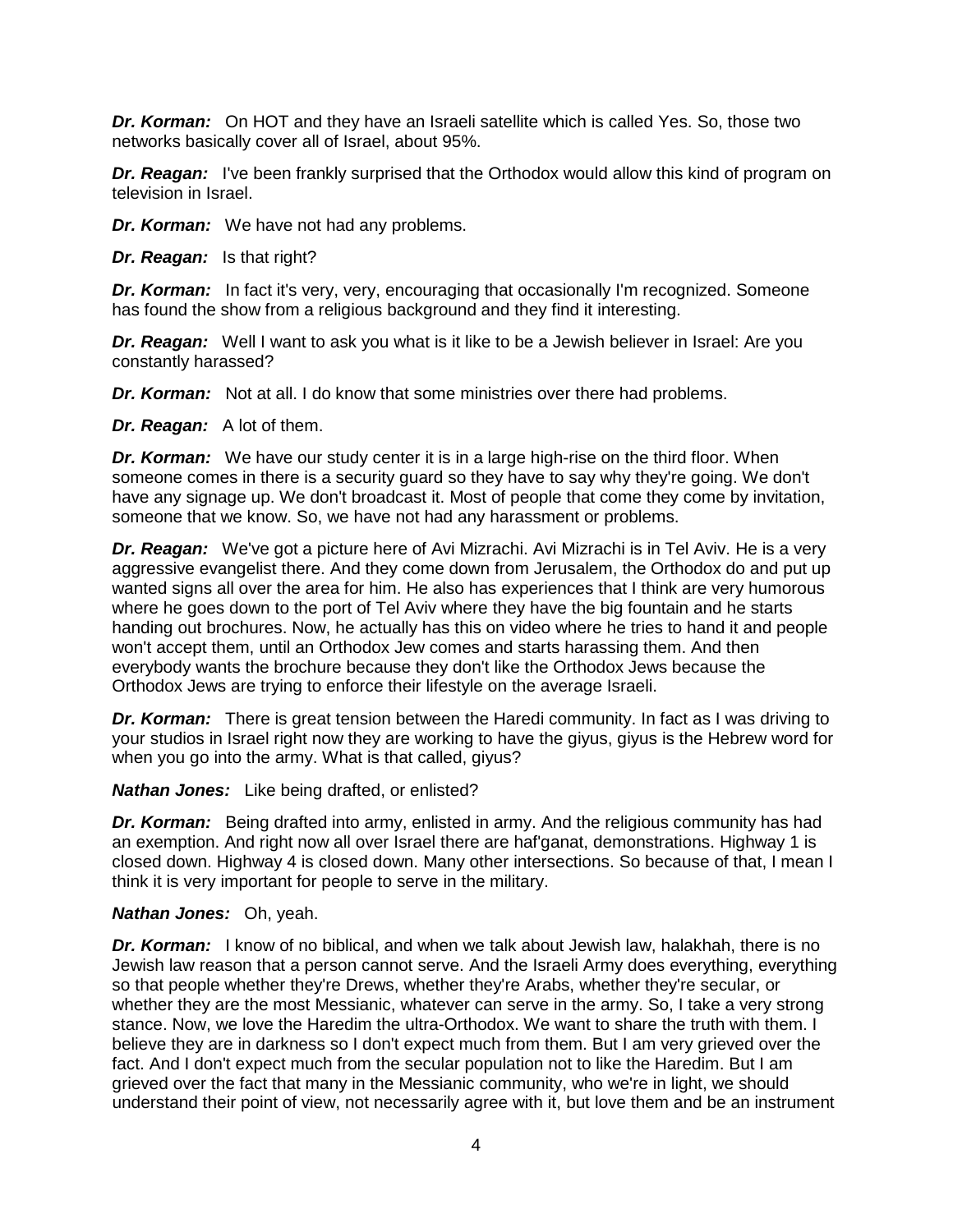of influence to bring them to the truth. And this animosity that I see between the Messianic community and the Haredim it grieves me.

*Nathan Jones:* Well speaking of that, Haredim you always see them praying at the Western Wall. And I think many Christians they look at they and they say, well Israel is a Christian nation or at least a believing nation in God. Do you believe that Israel is a religious nation, or do you believe it is more of a secular nation?

*Dr. Korman:* Well, 60% of the Israeli population, Jewish population would fall under the category of Orthodox.

*Nathan Jones:* 60%, ok, wow.

*Dr. Korman:* Whether that is Dati Leumi which is the National Religious Modern Orthodoxy. Or Haredim which is 20%. So you have the national religion followers 40%, Haredim 20%. You have 40% secular. So it is a very divided, very divided group. So is it secular? Is it religious? Yes.

*Nathan Jones:* And you have Islam, and Bahai.

*Dr. Reagan:* The problem with the Orthodox is they are very much like American cultural Christians. They may claim to be Orthodox Jews, doesn't mean they are practicing Orthodox Jews.

*Dr. Korman:* You are right. Among the Dati Leumi many of them may not be in the synagogue every day, three times a day. But there is within the Orthodox world in Israel there is a strong commitment, a strong commitment that you don't see. I mean Judaism three times a day, every day, there are prayer times. And a high percentage of that 60% are there at that time.

*Dr. Reagan:* Israel to me though comes across as a very, very secular nation, and Tel Aviv in particular. I mean that is one of the world center of homosexuality.

*Dr. Korman:* It is. And Tel Aviv is highly secular. But when you go a little bit north, northeast you come to Bnei Baruch which is one of the largest concentration of Haredim in the world. So, lots of times when people are in Israel because they don't go into the religious communities they don't see the dense population and the numbers that are quite, quite large.

*Dr. Reagan:* Do you have the freedom to proclaim, share the Gospel in Israel?

*Dr. Korman:* We have that television show. We use the internet. We have no problem with our study center. Now there is a law, it is a very good law. Adults anyone who is over 18 cannot evangelize someone under 18. I think that is good.

# *Nathan Jones:* Yeah.

*Dr. Korman:* I wouldn't want, you know when my children were under 18, they're not now, I wouldn't want someone talking to them without my permission. So, I think that is a very good law. But if someone is over 18 and the person they are talking to is over 18 you have total freedom to share. Now that doesn't mean--

*Dr. Reagan:* One thing, there is another law, another law that states that you cannot offer an incentive.

*Dr. Korman:* That's true, because they are concerned with ministries giving rental help, or doing something. You're absolutely right.

*Dr. Reagan:* Almost like buying their faith.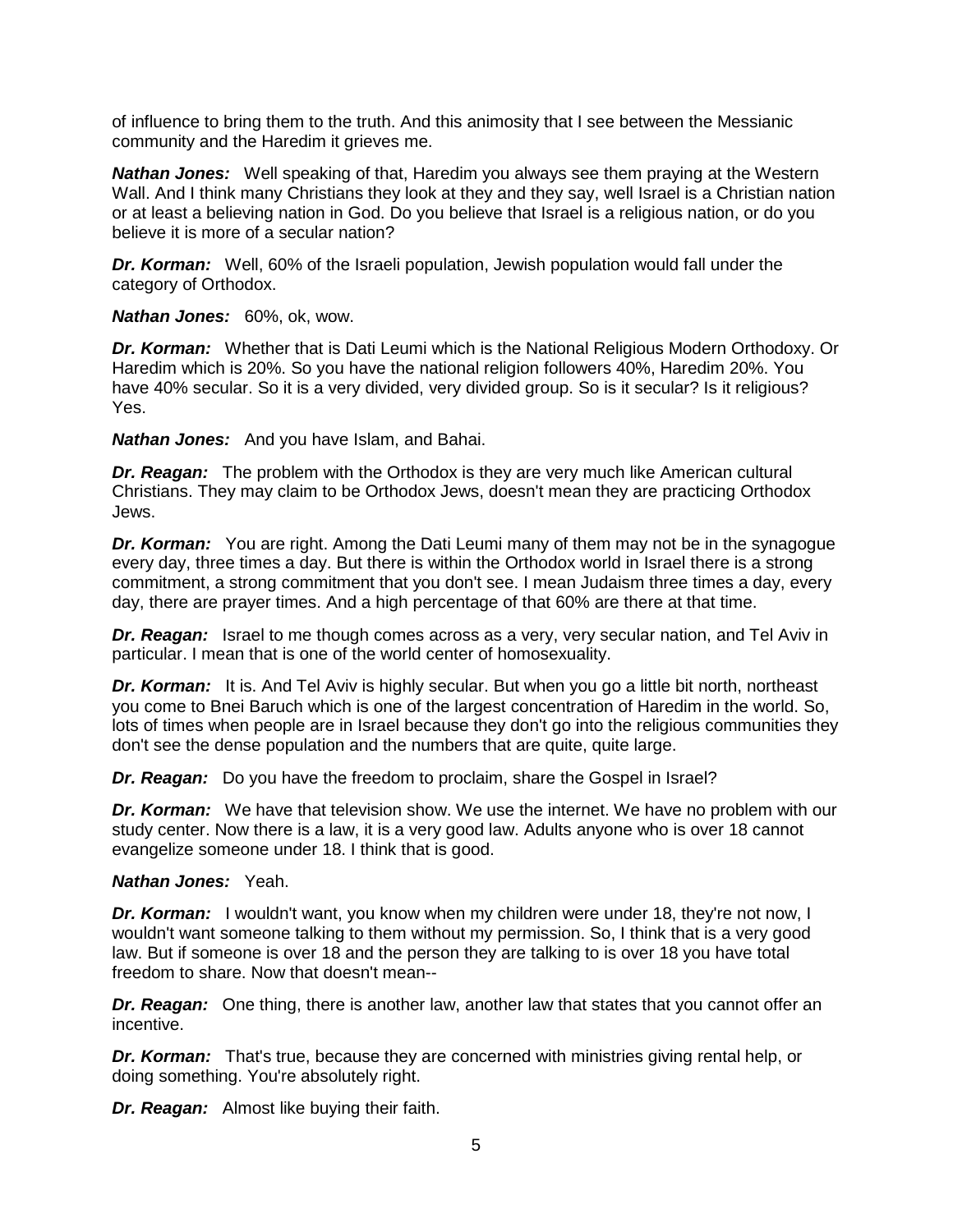*Dr. Korman:* Right. So, but it is very easy. There's forms a lot of ministries have. I have a good friend Moran Rosenblit that runs an excellent humanitarian organization. And they abide by that. If they give help they have a form to make sure the person knows that this gift, this help comes from love with absolutely no strings attached.

*Dr. Reagan:* Good idea. Well, let's take a break here and when we come back I want you to share with us something that I find absolutely fascinating and that is what Orthodox Jews believe about the end times.

# **Part 2**

*Nathan Jones:* Welcome back to Christ in Prophecy and our interview with Dr. Baruch Korman a messianic teacher, and television host from Israel.

*Dr. Reagan:* Dr. Korman I want to pick up with a very fascinating question to me anyway and that is: What are the difference between what Orthodox Jews believe about the end times, and what many Christians teach about the end times?

**Dr. Korman:** I think the thing that would probably surprise most Christians is that Orthodox Judaism does not believe that all prophecies are going to be fulfilled.

*Nathan Jones:* All?

*Dr. Reagan:* Is that right?

*Dr. Korman:* They have a scenario. If this is the scenario that happens, then it's these prophecies. If it is this scenario over here then these prophecies are relevant.

*Dr. Reagan:* Oh, that's interesting.

*Dr. Korman:* And many of the scenarios depend upon the spiritual condition of Israel. For example we know that Messiah when He came the first time He came riding on a chamor, a donkey. When He comes again He is coming in the clouds of heaven. Correct we know that. Now they will say and this is found also in the Gemara, part of the Talmud, that if Israel needs to repent then Mashiach He'll come riding on a donkey. If Israel is zkhy if we merit it, then He won't come riding on a donkey He'll come in the clouds of heaven. And today the greatest authorities in Judaism believe that Israel is meriting Messiah's return. That all of the prophecy having to do with judgment upon this world, and hard times, "eis tzarah hi leYaakov" time of Jacob's Trouble, all of that has been cancelled out.

### *Nathan Jones:* Cancelled?

*Dr. Korman:* Cancelled out. And they believe that any moment Mashiach will come and the whole creation will be transformed.

*Nathan Jones:* Is that why you hear sometimes that the Jewish people believe in two messiahs?

*Dr. Korman:* Well there is a concept of two messiahs. Today the vast majority of authoritative Rabbis believe the first one the Mashiach Ben Yosef that He's the one that would come riding on the donkey. That that need has been done away with.

*Nathan Jones:* They are good enough?

*Dr. Korman:* So there not expecting--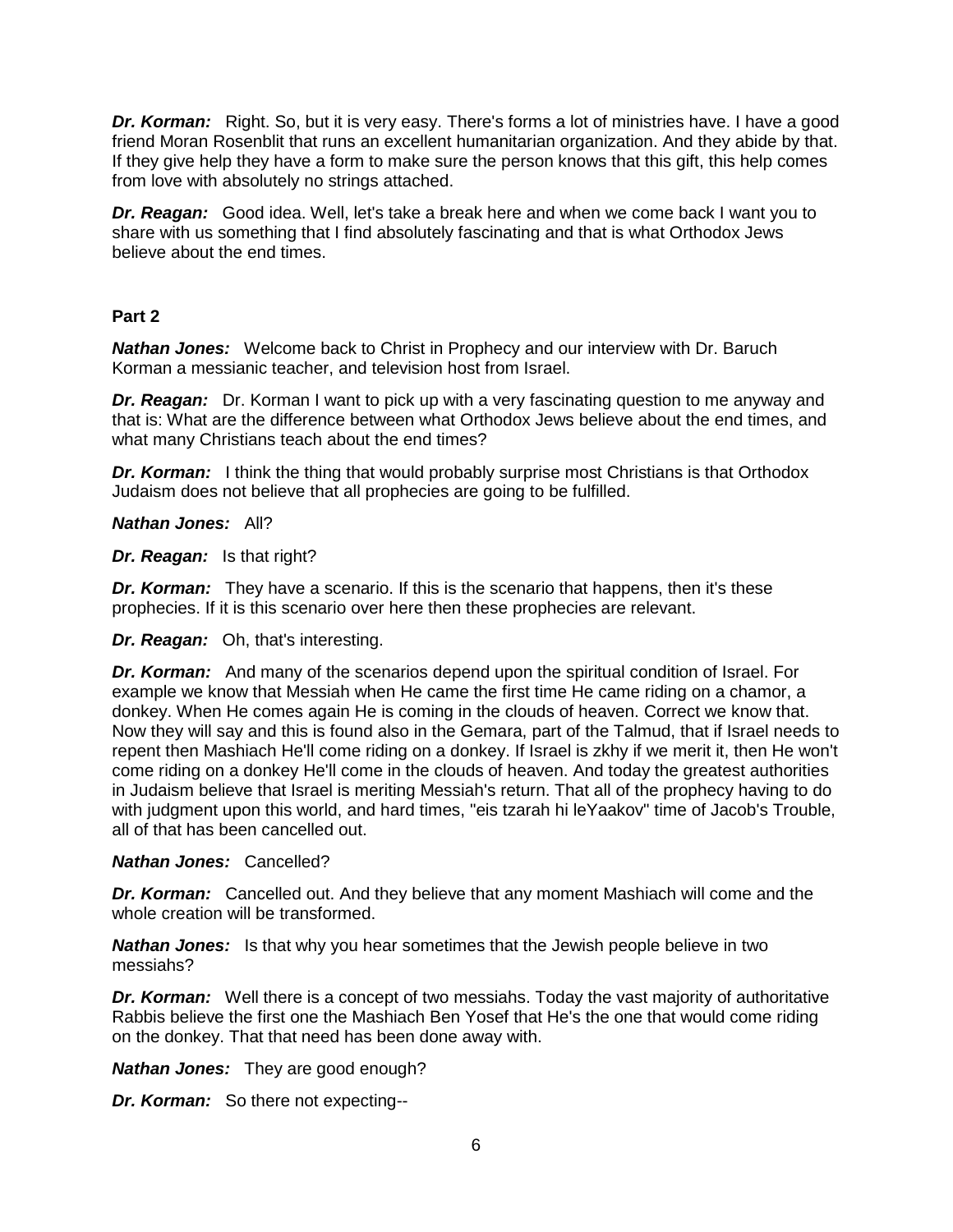### *Nathan Jones:* They've merited?

**Dr. Korman:** That's right they're not expecting Mashiach Ben Yosef, some deny that all together. And but all of them are believing that Mashiach ben David will come and set up a kingdom an utopia and there's not going to be that time of hardships in the end.

*Dr. Reagan:* I know over the years there's been many different Orthodox interpretations of Isaiah 53. What would you say is the Orthodox interpretation of that?

*Dr. Korman:* One of the problems is honesty. Now, as a believer you're bound to this book, correct?

### *Dr. Reagan:* Yes, right.

*Dr. Korman:* Ok. People don't want to know our opinions they want to know the truth of the Scripture, right? And in that same way an Orthodox Rabbi is bound to the Talmud, as well as the Hebrew Bible, but the Talmud is seen as scripture. Not a commentary on the scripture but it has the same authority of a scripture. So in the section of the Talmud called Sanhedrin on page 98, Isaiah 53 is mentioned. And there it says without any doubt that that passage deals with the Messiah. So that means every Orthodox Rabbi they don't have the freedom to say what they think, what they want, they have to repeat what the text says. So Orthodox Judaism must affirm that Isaiah 53 is about the Messiah. Now that doesn't mean who the Messiah is. It doesn't say it's Jesus of Nazareth. It just says it's about Messiah. Rashi in his commentary on that section says clearly Isaiah 53 is about Messiah. However in Rashi's commentary on Isaiah which many people believe have been edited there he states, oh no it has nothing to do with Messiah. It's all about Israel the Jewish people suffering in the past.

### *Dr. Reagan:* Ok.

**Dr. Korman:** So today in order to take away any possibility that a Jewish person might think Isaiah 53 is about Messiah there is agreement it's about Israel, but that is disingenuous.

*Nathan Jones:* So Israel is the suffering one?

*Dr. Korman:* Israel is the suffering one. But I was going to say but if you go into a Yeshiva, a Kollel for married men when they study, when you come to this passage everyone knows it's about Mashiach no one says it's about Israel.

*Dr. Reagan:* Now you mentioned something that is very interesting. There is a parallel between Orthodox Judaism and Catholicism. In Catholicism they take the position that the interpretations of the Pope and the interpretations of church council have the authority of Scripture. They're equal with Scripture. You're saying in Orthodox Judaism that the commentaries of the sages are equal to Scripture.

*Dr. Korman:* The statements of the sages.

- *Dr. Reagan:* Yes.
- *Dr. Korman:* That is often times commentary to the Scripture. Yes.

*Dr. Reagan:* So there is continuing revelation by God.

*Dr. Korman:* No longer but up until this time of the Gemara. Which many people don't know that the Talmud, the Mishna was edited in the Third Century AD after the New Covenant. And the Gemara is 100 to 200 years later than that. So, the New Covenant is an earlier Jewish book than the Talmud.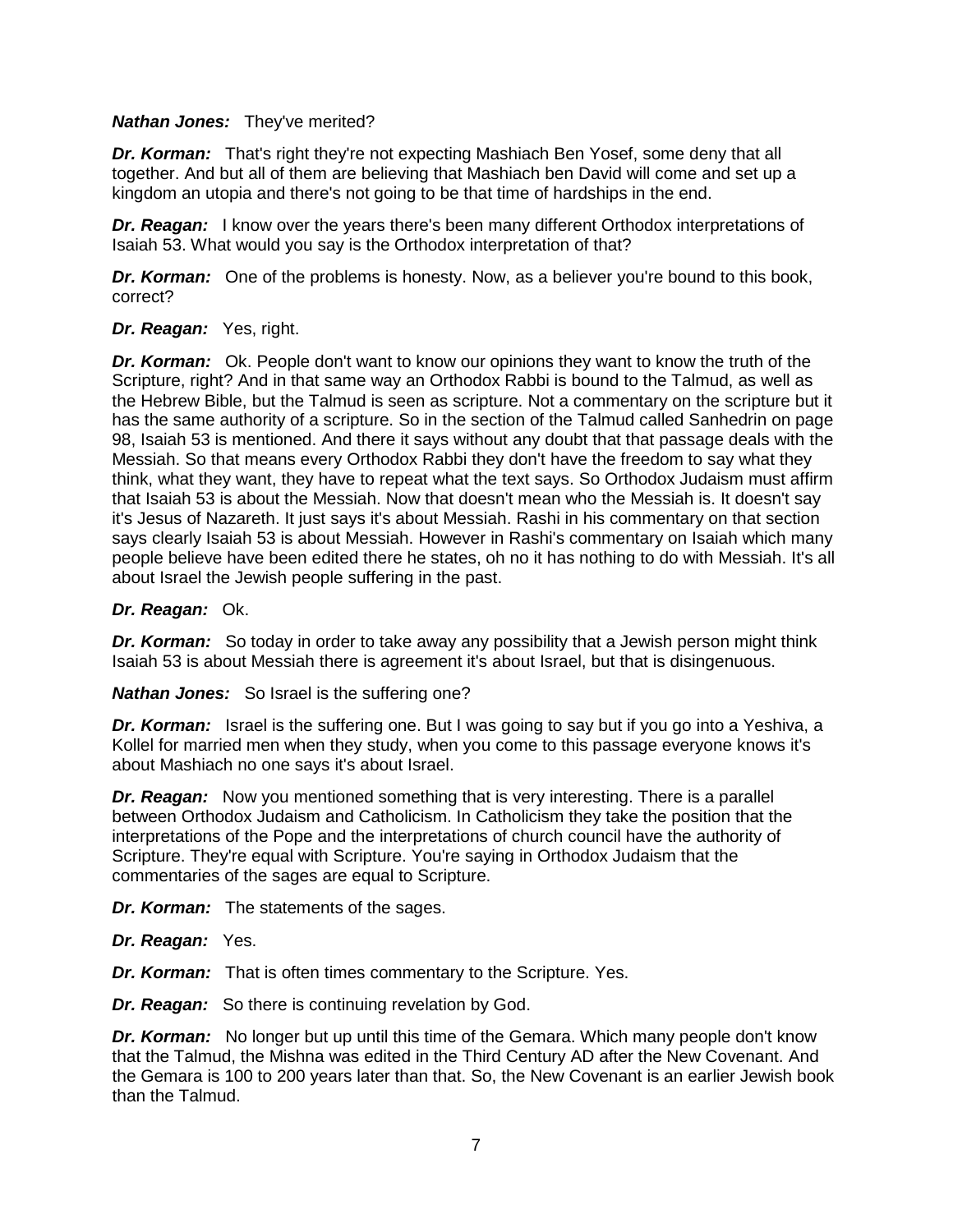*Dr. Reagan:* Well now let me ask you if you're talking to an Orthodox Jew and you're trying to bring him to Yeshua. How does he handle Daniel 9 where it is very clearly prophesied that the Messiah is going to come before the destruction of Jerusalem?

*Dr. Korman:* Well it says at the end of the book of Daniel, "Daniel seal up this book for a later time." So by in large what happens is that the book of Daniel is not going to be discussed.

*Dr. Reagan:* Oh

*Dr. Korman:* At all.

*Nathan Jones:* Ok, that's convenient.

*Dr. Reagan:* Well that's a convenient out.

*Nathan Jones:* So, Israel has replaced the Messiah. And then you have Christians who believe that the Church has replaced Israel. Do you buy into the idea that the Church has taken all the blessings and promises from the Israeli people?

*Dr. Korman:* I'll give you two pieces of Scripture in regard to that answer. Paul says in Romans 9:6, "Not all of Israel is of Israel." And what he means there, I mean obviously he is using that term Israel in two different ways. The first I think most commentaries agree when he says not all of Israel he is talking about the Jewish people. Not every Jewish person is going to be part of Israel. And the second he is speaking about Israel as the kingdom people. So what does that mean? It means that Israel, that kingdom people there is going to be Jewish, there is going to be a Jewish component but there's also, and the reason why Israel was created was to be a blessing to the Gentiles. So in that kingdom people there are going to be Jews and Gentiles. So that is a very important understanding of Israel. The Jewish people and the Gentiles can find those blessings. But in Daniel chapter 9 I won't mention the theologian--

*Dr. Reagan:* I was going to say if you believe the church has replaced Israel you've got to take Romans 9-11 and throw them out the window.

*Dr. Korman:* That's right. That's right. There is a very well-known biblical teacher in the midwest and he uses Daniel chapter 9, you know a great passages. We think about the last few verses, but in the beginning there is that great prayer that Daniel makes.

*Nathan Jones:* Very powerful.

*Dr. Korman:* And he begins and in Daniel 9:4 he speaks about the fact that we disobeyed you God and because of that we were scattered, we went out from the land. And this person says there you have it. Ok. Israel disobeyed God they were a covenant breaking people and they lose the right to the land.

*Nathan Jones:* Or they'll use that verse where God breaks the rod and he considers divorce, therefore Israel is.

# *Dr. Korman:* Exactly.

*Nathan Jones:* They'll use that all the time.

*Dr. Korman:* But what they do is they rip that out of context because Daniel's whole prayer is "But now the time of exile has ended. The 70 years have come to an end and He's bringing the people back."

*Dr. Reagan:* Well if you use that argument none of us have any hope because all of us have been disobedient, does that mean the promises of God are revoked?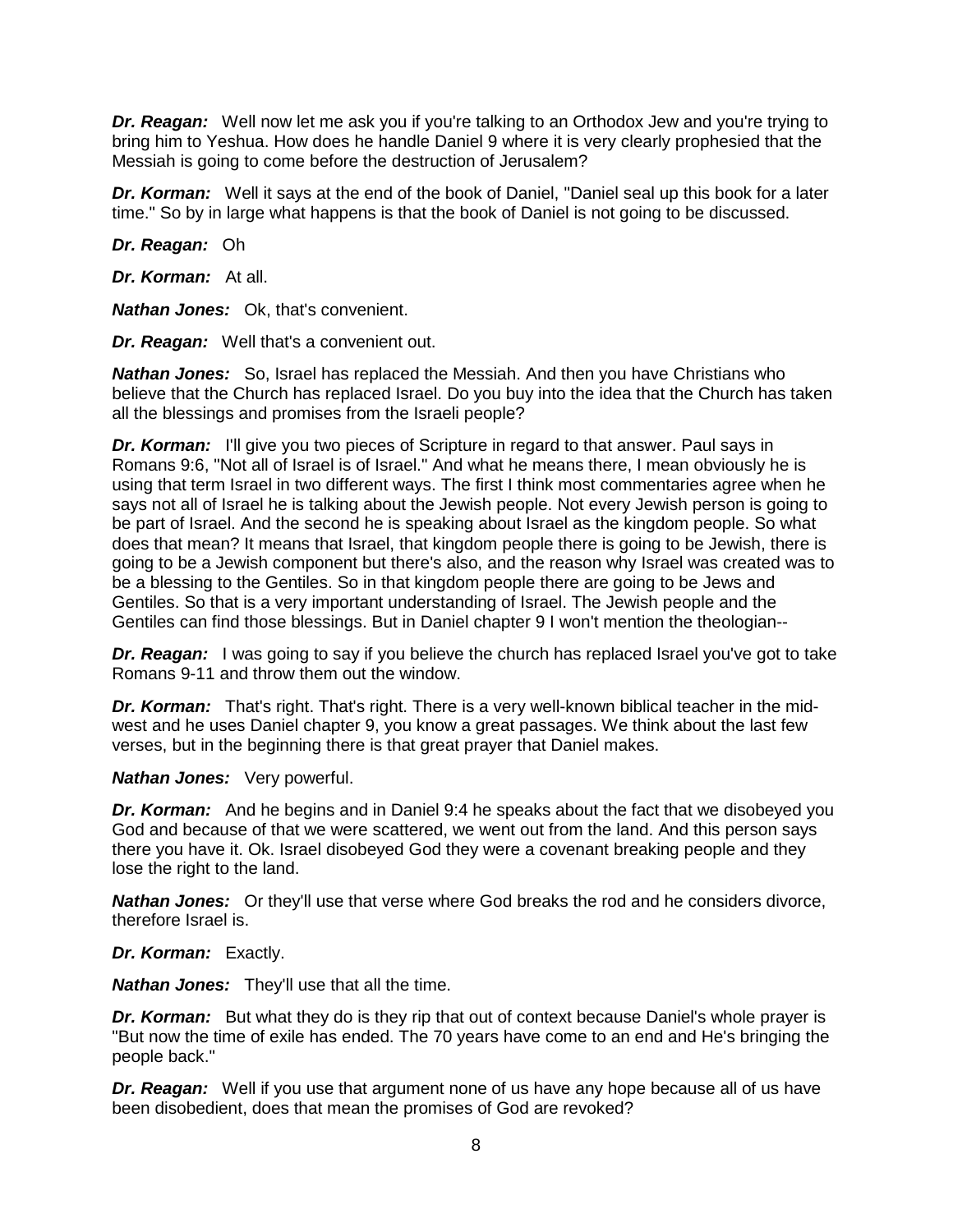*Dr. Korman:* Absolutely not.

*Dr. Reagan:* God says He's faithful even when we're unfaithful.

*Dr. Korman:* So, prophetically we see that in the last days there is going to be a remnant. Israel is going to go through a time of trouble. That trouble has one purpose to cause Israel to look up to seek that Messiah. And to their surprise that Messiah is going to be Jesus of Nazareth. They are going to look upon those marks where He was crucified and they're going to mourn Him and receive Him. So those promises of the land are still in effect.

*Dr. Reagan:* Oh, yes.

**Dr. Korman:** I mean I'm a fulfillment of that. God took me from Chicago. I'm living now in Israel. And you know if you go back to 1948 there was about 600,000 maybe 700,000 Jewish people.

*Nathan Jones:* Wow is that all?

*Dr. Korman:* In Israel. And now it is ten times that. Ten times that.

*Dr. Reagan:* Plus if you go back to 1967 there were no Messianic congregations in America. But about 1970 suddenly there was just a tremendous move of the Spirit, and young people coming to Jesus, it was just unbelievable what happened among the Jewish people.

*Dr. Korman:* God is faithful.

*Dr. Reagan:* The first fruits of the remnant.

*Dr. Korman:* God's faithful and He's going to restore through that same truth that the Church had to believe.

*Dr. Reagan:* We have about 2 % minutes left in this segment and I just have to get in this question because we ask every guest this question. Do you believe we're living in the season of the Lord's return and if so why?

*Dr. Korman:* Israel's enemies are on her border. Israel as I said earlier are returning back to the land. The Har HaBáyit the Temple Mount is in the hands of the Jewish people. I do believe that we are very near to our blessed hope. I like how you use that term so frequently. I believe in the blessed hope. And I believe that we are very near that time.

**Dr. Reagan:** Well you know Orthodox Jews tend to believe that we are living in the end times also. I mean when I go to Israel I see signs you know "Look up the Messiah's coming," and things like this.

*Dr. Korman:* A term Nathan and I were talking about this off camera but the term g'ulah meaning redemption. And that term just wasn't very popular. It was not used in Judaism. Today g'ulah there are studies about g'ulah and the Messiah in Orthodox Judaism. So, there is a greater awareness of these promises. People are interested. And the greatest change that I've seen is in talking with Israeli's and openness to discuss these things. I've not been harassed in fact in the last 15 years I see a greater increase of people wanting to know.

### *Nathan Jones:* Praise the Lord!

**Dr. Reagan:** I've seen films of the recapture of Jerusalem in 1967 which we are coming up on the 50th anniversary of in June of this year. And Rabbi Shlomo Goren comes up to the Western Wall and he's got a Torah scroll, he's got a shofar, he blows the shofar, and one of many things